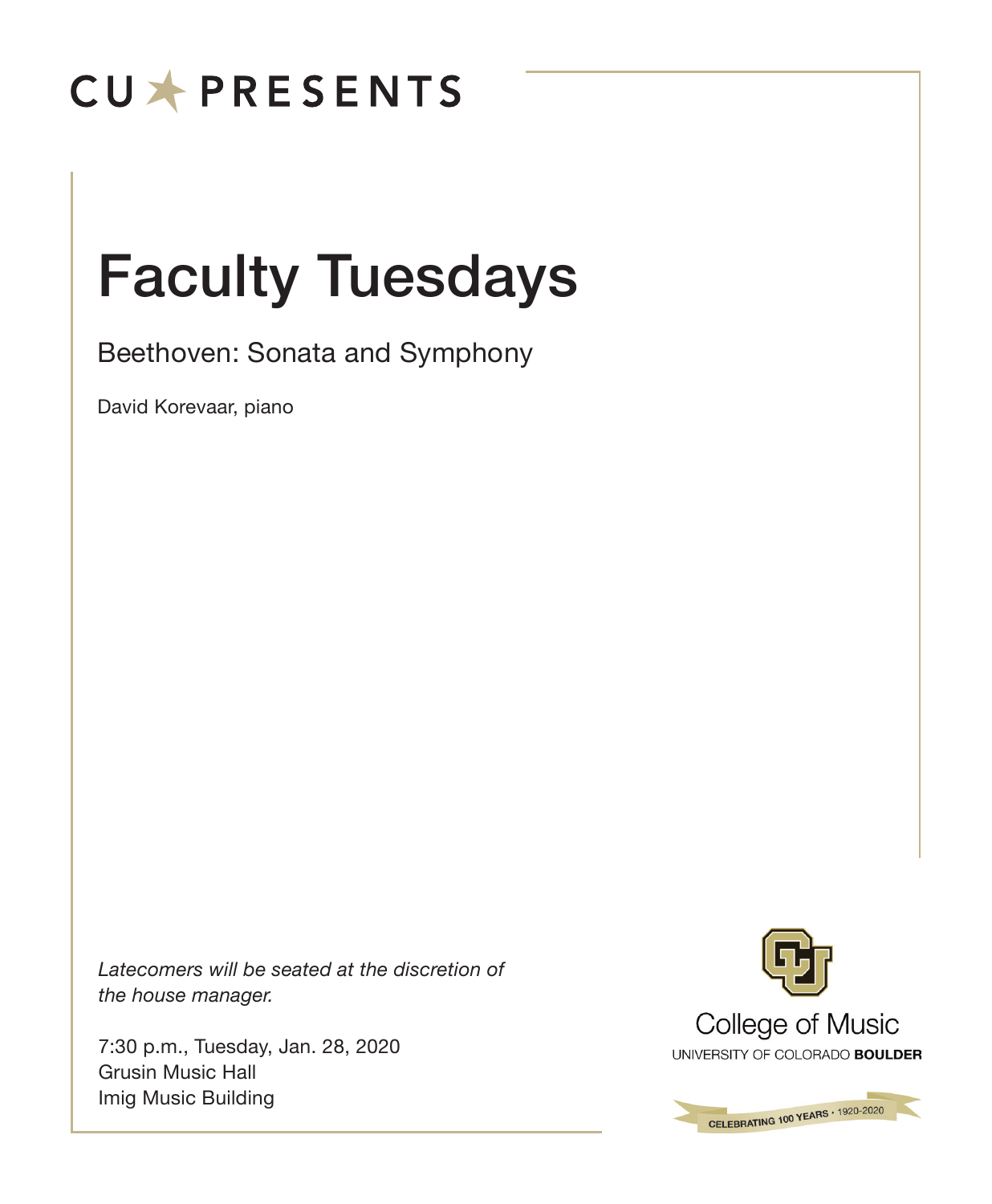## Program

## Music by Ludwig van Beethoven (1770-1827)

### Grand Sonata in E-flat Major, Op. 7 (1796-97)

- I. Allegro molto e con brio
- II. Largo con gran espressione
- III. Allegro
- IV. Rondo: Poco Allegretto e Grazioso

### Sonata quasi una Fantasia in E-flat Major, Op. 27, No. 1 (1800-1801)

- I. Andante—Allegro—Andante—
- II. Allegro molto e vivace—
- III. Adagio con espressione—
- IV. Allegro vivace

### —Intermission—

#### Symphony No. 4 in B-flat Major, Op. 60 (1806) arr. Franz Liszt

- I. Adagio—Allegro vivace
- II. Adagio
- III. Menuetto: Allegro vivace
- IV. Allegro ma non troppo

# Program notes

It has often been said that Beethoven writes for the piano as if he was composing a symphony. The statement is partially true, and piano teachers often ask students to "orchestrate" a work in their imagination as a way of opening up a more colorful approach. In a sense, I have picked today's program to both prove and disprove the generalization. On the broadest level, the ambitious early Sonata in E-flat Major, Op. 7, is among the most symphonic of Beethoven's conceptions both in scope and in texture, yet the last movement speaks of something particular to the piano: no work as "public" as a symphony would have dared to end so softly, and the textures of this movement overall strike me as

very much native to the piano itself. More modestly scaled, but far more ambitious in its originality of form, the Op. 27, No. 1 Sonata quasi una Fantasia attempts something that is all about the piano, requiring an intimacy of approach as well as a lightning-fast changing of tempo and character that would have defied performance by an orchestra of Beethoven's time.

Franz Liszt, over the course of his long career as a performer and composer, did much to carry the Beethovenian torch, and was known to perform the most difficult and least user-friendly of his piano sonatas (in particular, Op. 106) to a public that was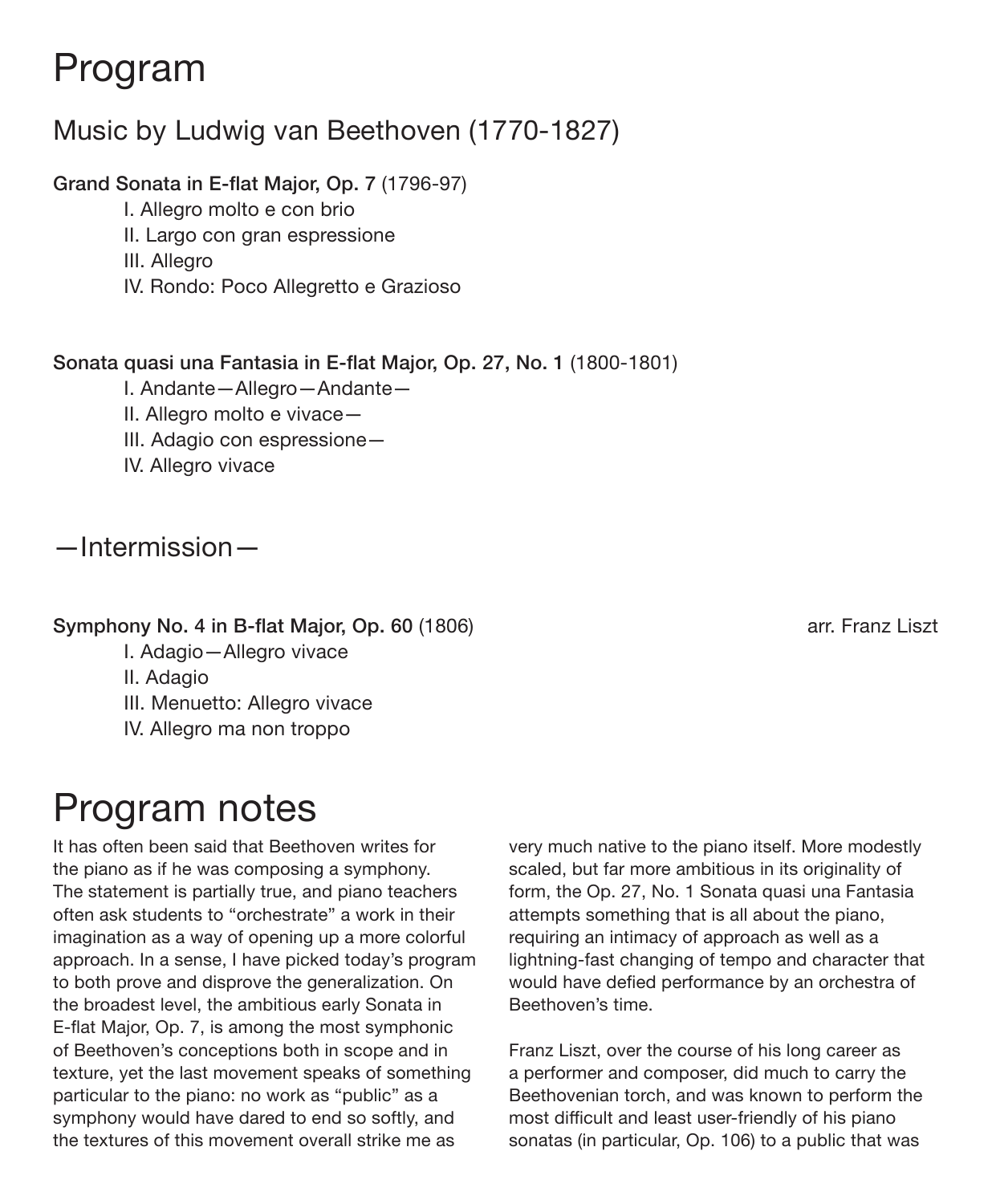clamoring for virtuosic variations on popular airs. He also transcribed a number of the symphonies for solo piano for use in his own concerts early on (the Third and Fifth), but didn't complete the cycle until his publisher suggested it. The Fourth Symphony was transcribed relatively late in Liszt's career, and shows his mastery of translation in full flower—this is a loving tribute to Beethoven, with Liszt doing his utmost to simply present Beethoven's symphony on the piano. I'll leave it for the audience to judge how successful Liszt has been in transferring the color of the orchestra to the keyboard.

With this transcription of a symphony, it is clear how differently (Horowitz's opinion to the contrary notwithstanding) Beethoven approached the composition of a symphony from how he approached a sonata: the choice of material and the sheer length (and this is a "short" symphony by Beethoven's standards) are obvious distinctions. The length is a function of greater forces: more colors and textures available for development and extension, and no consideration given to the individual stamina of the poor pianist. That said, Liszt was correct in noting that Beethoven's symphonies fall under the pianist's hand relatively easily (at least if you are Liszt), and his material is amenable to this treatment.

Through all three pieces, Beethoven's compositional playfulness and imagination emerge: these are all masterpieces, and each is completely different from the other in how it completes the sonata structure, in spite of the superficial commonalities. The slow movement of Op. 7, one of Beethoven's most profound, shows a command of musical rhetoric and silence that creates a deeply emotional world. In Op. 27. No. 1, the slow material is presented far differently, with an absence of silence and an underlying drumbeat in the bass that keeps the underlying motion. In the symphony's slow movement, Beethoven playfully exploits the contrast between the staccato, jumpy heartbeat and a songfully seductive descending scale. While undeniably clever, the result is also profound, and shows a composer in full command of the resources available in the orchestra, including a sense of textural layering that is far more obvious and developed than in the piano sonatas.

# About the performer

Pianist David Korevaar balances his active performing schedule with teaching at the University of Colorado Boulder, where he was named Distinguished Professor in 2019 and holds the Peter and Helen Weil Fellowship. He is a 2016 honoree as Distinguished Research Lecturer at the University of Colorado. Since his New York debut at Town Hall in 1985, Korevaar has performed in many roles: as solo recitalist, as soloist with orchestra, as chamber musician and collaborator, as well as expanding into the world of theater and dance. He has performed throughout the United States and is heard frequently in his home state of Colorado. Internationally, he has performed at London's Wigmore Hall and around Europe from Riga, Latvia, to Heidelberg, Germany, and in the Netherlands. He has been a frequent visitor to Japan and has performed and taught in Central Asia. Korevaar is a founding member of the Boulder Piano Quartet, currently in residence at the Academy in Boulder, and performed for many years as a member of the Clavier Trio. He is a regular guest with the Takács Quartet and has collaborated with other ensembles, including the Manhattan, Colorado, Shanghai and Chester quartets. He continues to perform and record with distinguished colleagues, including violinists Charles Wetherbee, Harumi Rhodes and Edward Dusinberre; violists Geraldine Walther and Matthew Dane and flutist Christina Jennings, among others. In May 2000, he received the Richard French award from The Juilliard School, honoring his doctoral document on Ravel's Miroirs. Other honors include top prizes from the University of Maryland William Kapell International Piano Competition (1988) and the Peabody-Mason Music Foundation (1985), as well as a special prize for his performance of French music from the Robert Casadesus Competition (1989). By age 20, he had earned his bachelor's and master's degrees from The Juilliard School. He completed his Doctor of Musical Arts degree from The Juilliard School as well.